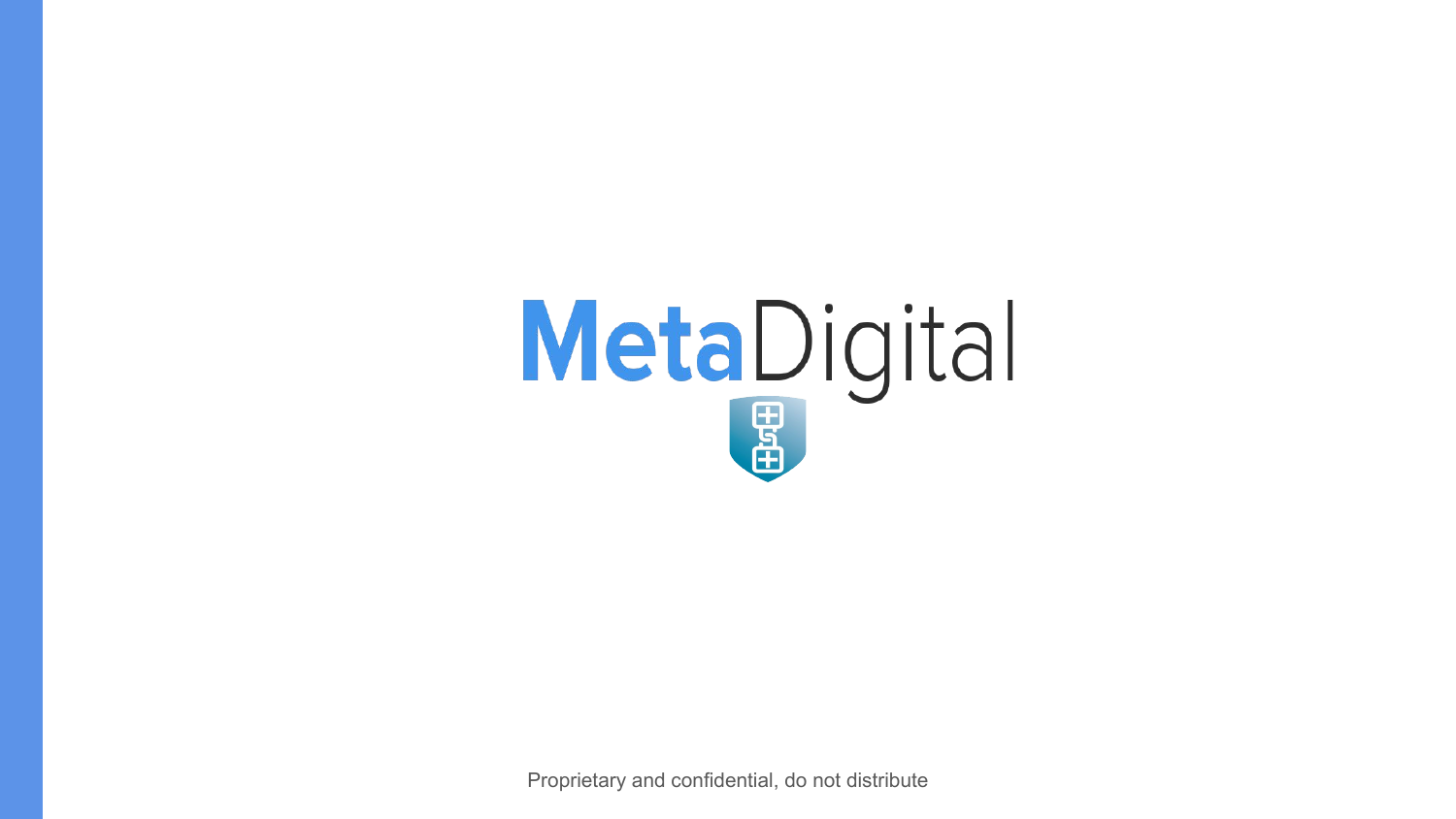#### Team



**Anesu Machoko CEO & Co-Founder**

- B.Com Actuarial Mathematics (University of Manitoba)
- MBA & Masters in Financial Engineering (Schulich School of Business)
- 7 years of insurance, finance and VC experience



**Dr. Susan Hayes Co-Founder**

- Founder of Pharmacy Investigators and Consultants (PIC)
- 25 years' experience in the healthcare consulting, pharmacy benefit management industry.



**Alex Tam CTO**

- B.Sc Computational Mathematics (York University)
- M.A. Applied Statistics and Financial Engineering (York university)
- 2 years of academic and VC experience

Proprietary and confidential, do not distribute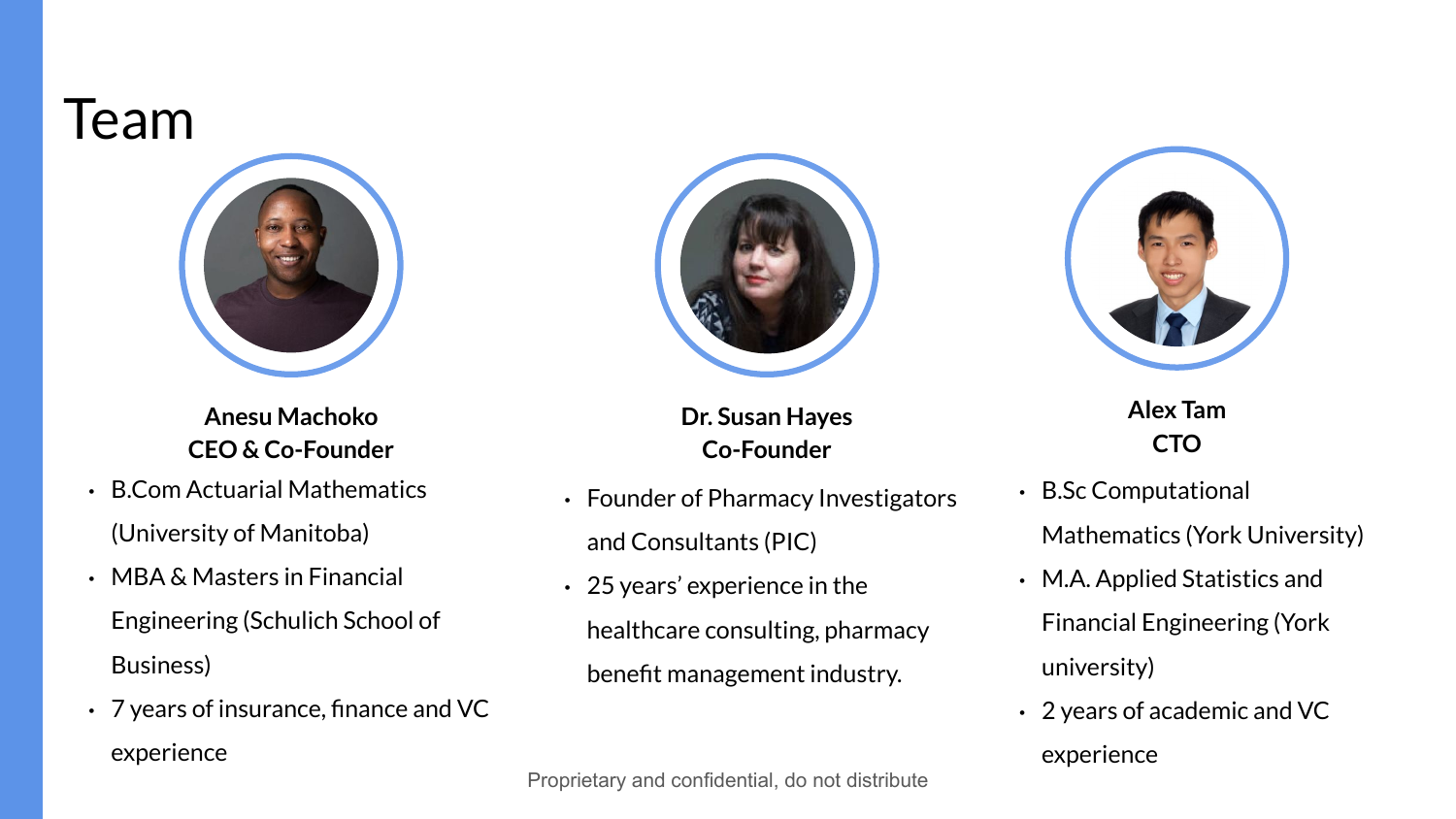#### Who We Are

# **Meta**Digital

- Founded in 2019 with a focus of solving identity fraud in healthcare prepayment
- Merged with Pharmacy Investigators Consultants (PIC) in 2021
- PIC brings 25 years of track record of pharmacy claim investigation
- HQ/Locations: Seattle/ Toronto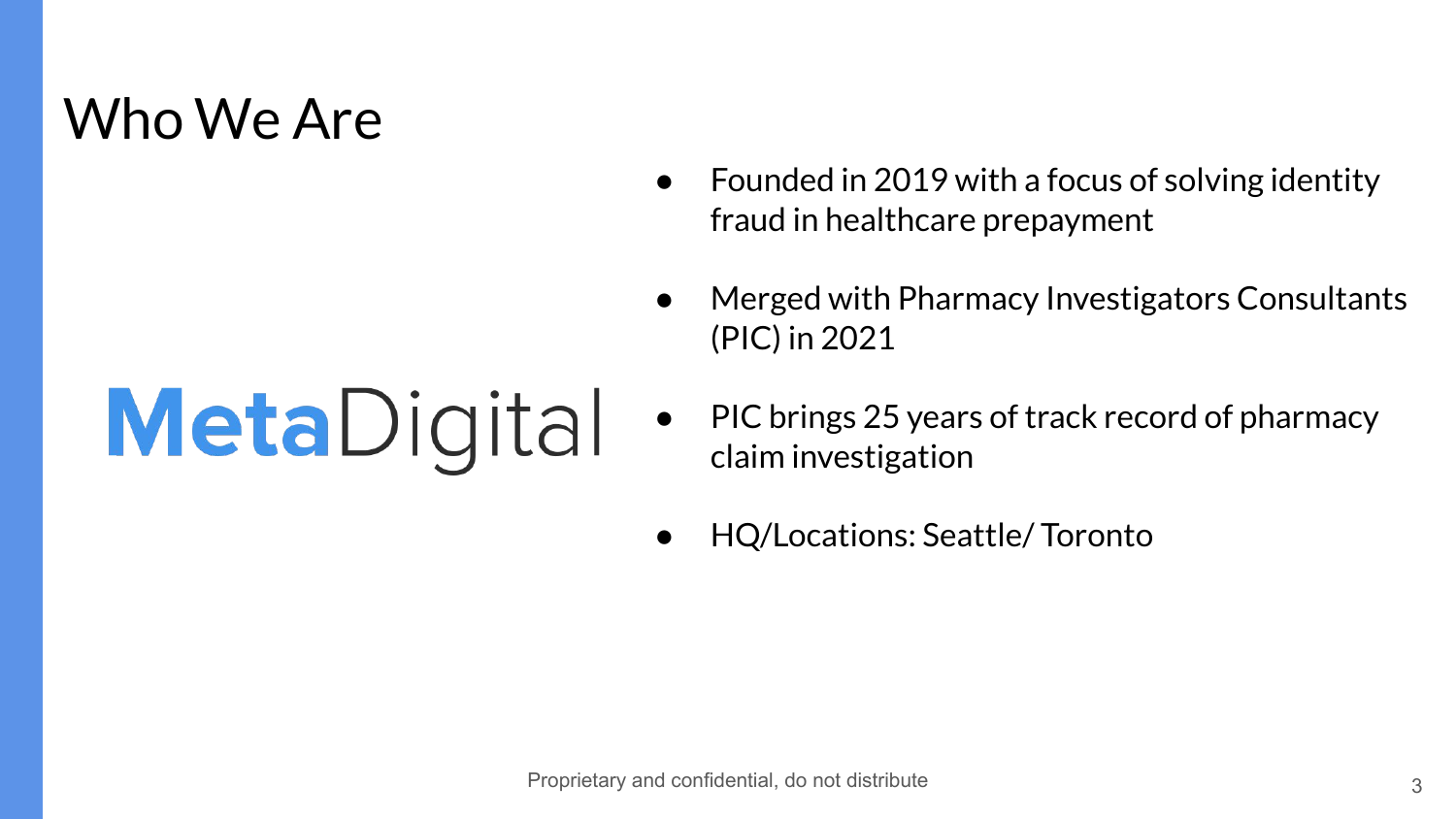#### Growing Market of Healthcare Fraud - Canada Life



#### Fraud represents 10% of \$6.8 billion healthcare expenditure in 2020

Proprietary and confidential, do not distribute Canadian Life and Health Insurance Association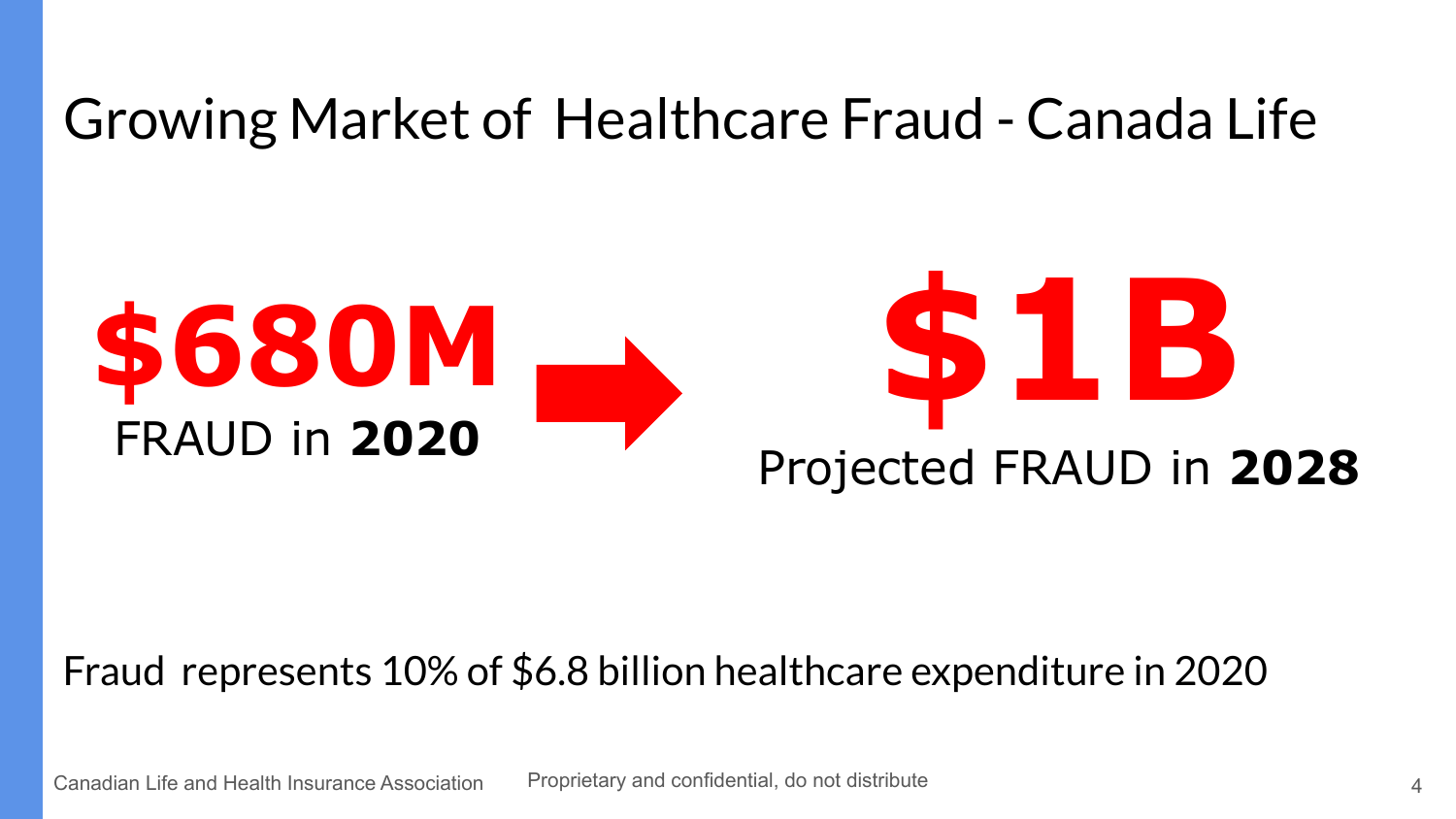

# **Prescription for**

#### **Crooked pharmacists are pocketing millions intended to** help Ontario's neediest

By Carolyn Jarvis with Global News and Marco Chown Oved with the Toronto Star · Global News

> February 25, 2019 | 4 16 min read Proprietary and confidential, do not distribute 5 and 5 and 5 and 5 and 5 and 5 and 5 and 5 and 5 and 5 and 5 and 5 and 5 and 5 and 5 and 5 and 5 and 5 and 5 and 5 and 5 and 5 and 5 and 5 and 5 and 5 and 5 and 5 and 5 and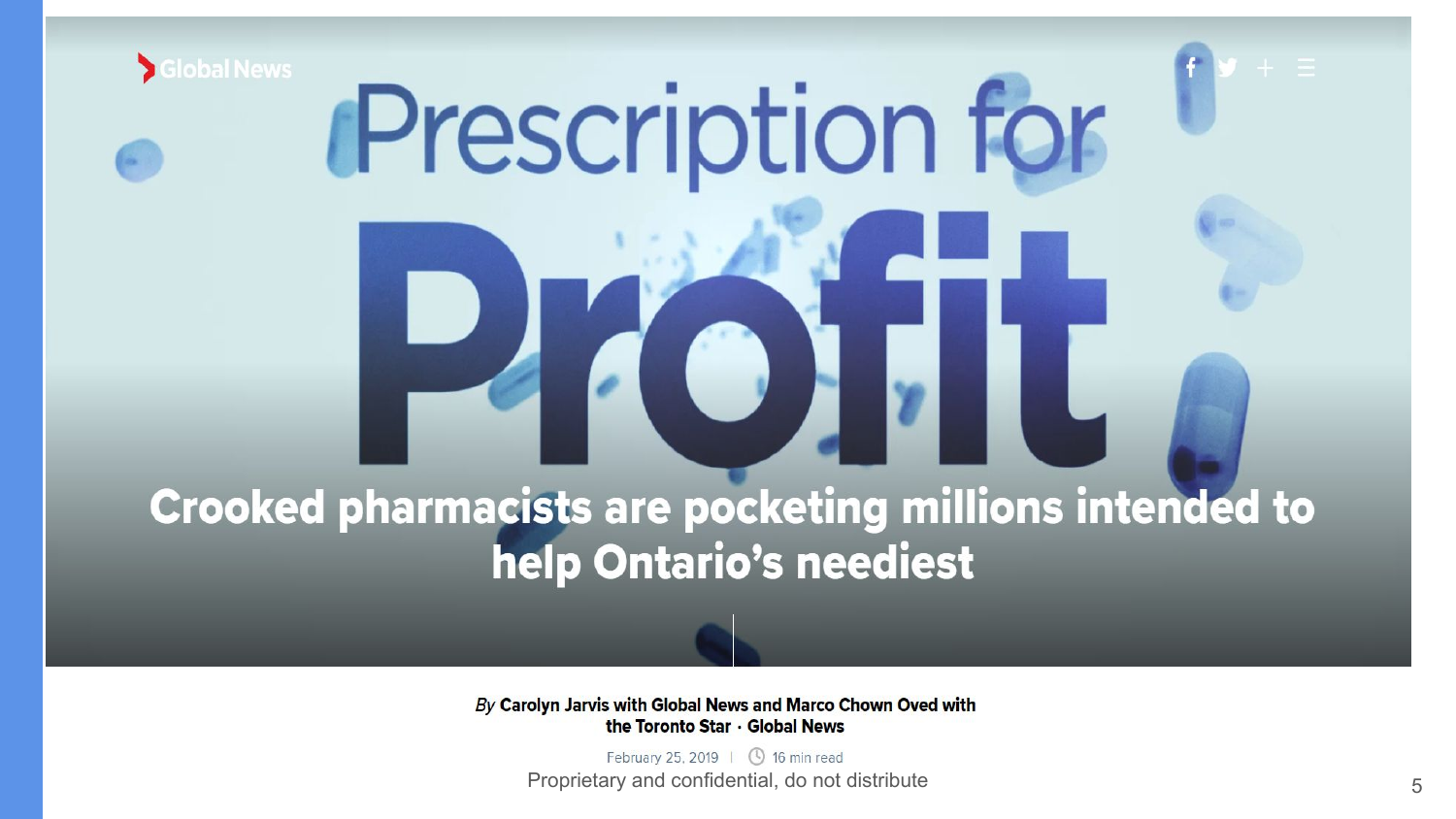## Fraud Case Study

| ● CBC   MENU >  |                      |            |                     |                         |  |        |       |
|-----------------|----------------------|------------|---------------------|-------------------------|--|--------|-------|
| <b>COVID-19</b> | <b>Local updates</b> | Watch Live | COVID-19 tracker    | Subscribe to newsletter |  |        |       |
| NFWS.           | <b>Top Stories</b>   | Local      | <b>The National</b> | <b>Opinion</b> World    |  | Canada | Polit |

Sudbury

#### 49-year-old pharmacy employee charged with forging fentanyl prescriptions



Co-worker took concerns to police in May 2018

CBC News · Posted: Dec 11, 2019 3:53 PM ET | Last Updated: December 11, 2019



- Identity theft & Ghost billing
- \$1.5 M in Fraud

#### **[Identity Theft](https://www.thechronicleherald.ca/news/provincial/health-care-fraudster-gets-discharge-for-forging-prescriptions-bills-347214/) [Telehealth Scheme](https://pharmaphorum.com/news/humana-lawsuit-exposes-fraud-risk-in-high-growth-telehealth-market/)**

#### **OPP says fraudsters are out there** with COVID-19 related 'Virtual Care'

#### scams

**① May 13, 2020 Tom Mangos** 



- Identity theft & Ghost billing
- Cold calls to members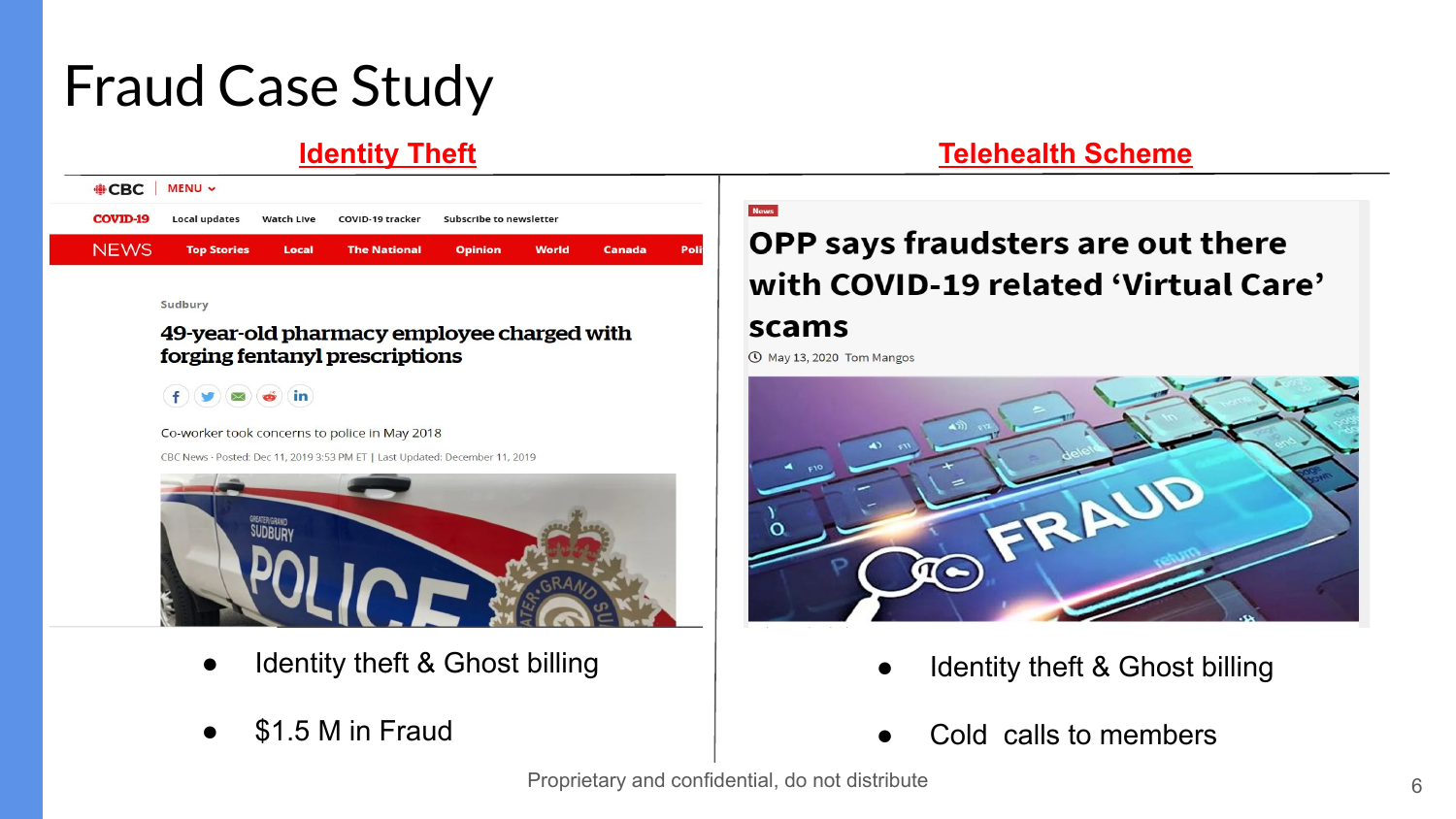## Current Process



#### Higher Dollar Claims

- Only represent small sample size of total fraudulent claims
- ClaimSecure audit threshold of \$5,000

Opportunity: Lower Dollar Claims, higher frequency

- Our focus with member driven platform with multiple use cases...
	- Telehealth (COVID imperative)
	- Prescription (e.g. Opioid)
	- Outpatients

**1**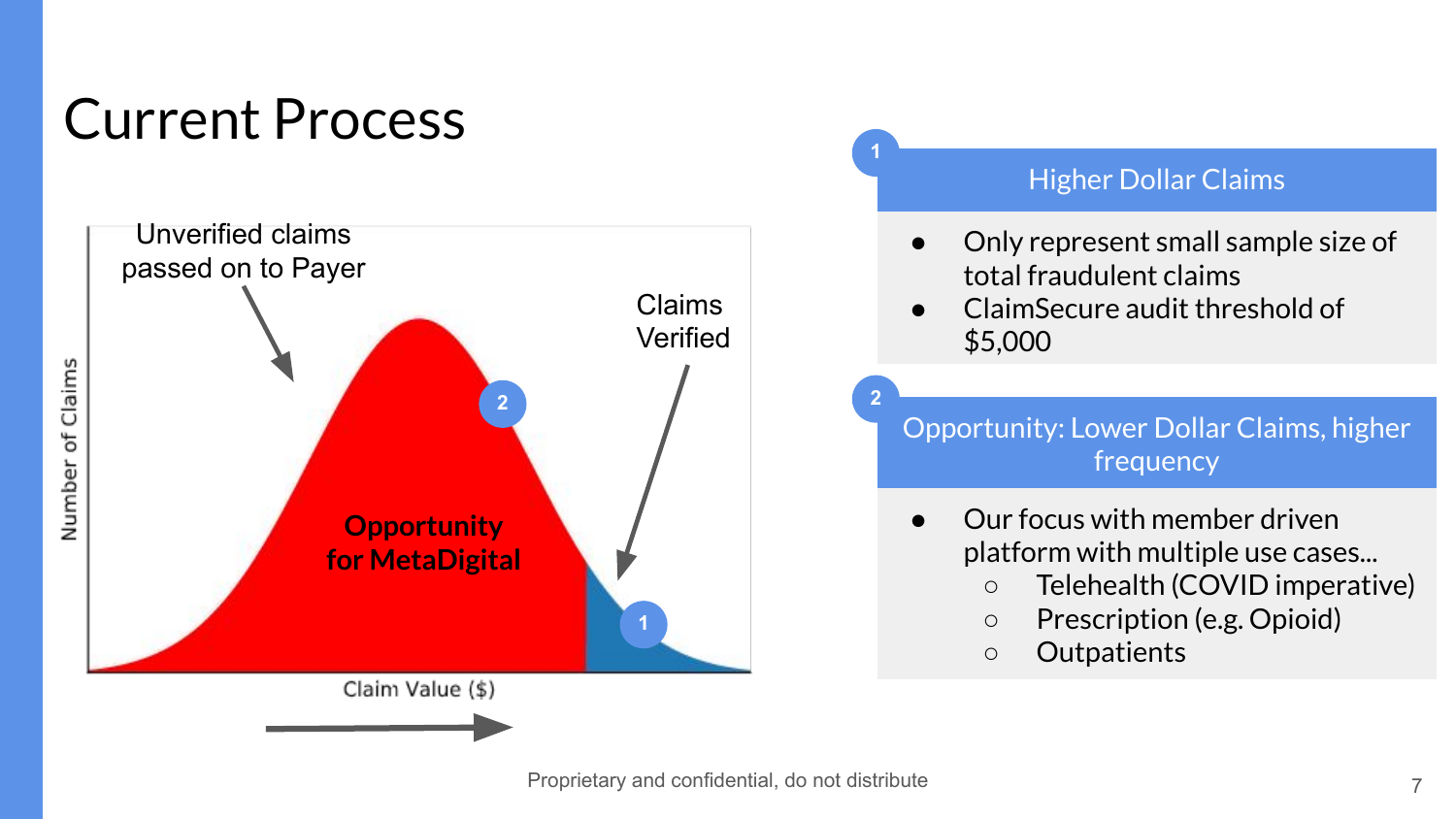## Our Solution

- MetaDigital stops fraud before money goes out, headtional e **Indianal condition accepting claims** traditional solution use pay and chase models
- Utilize AI models and member confirmation to score claims

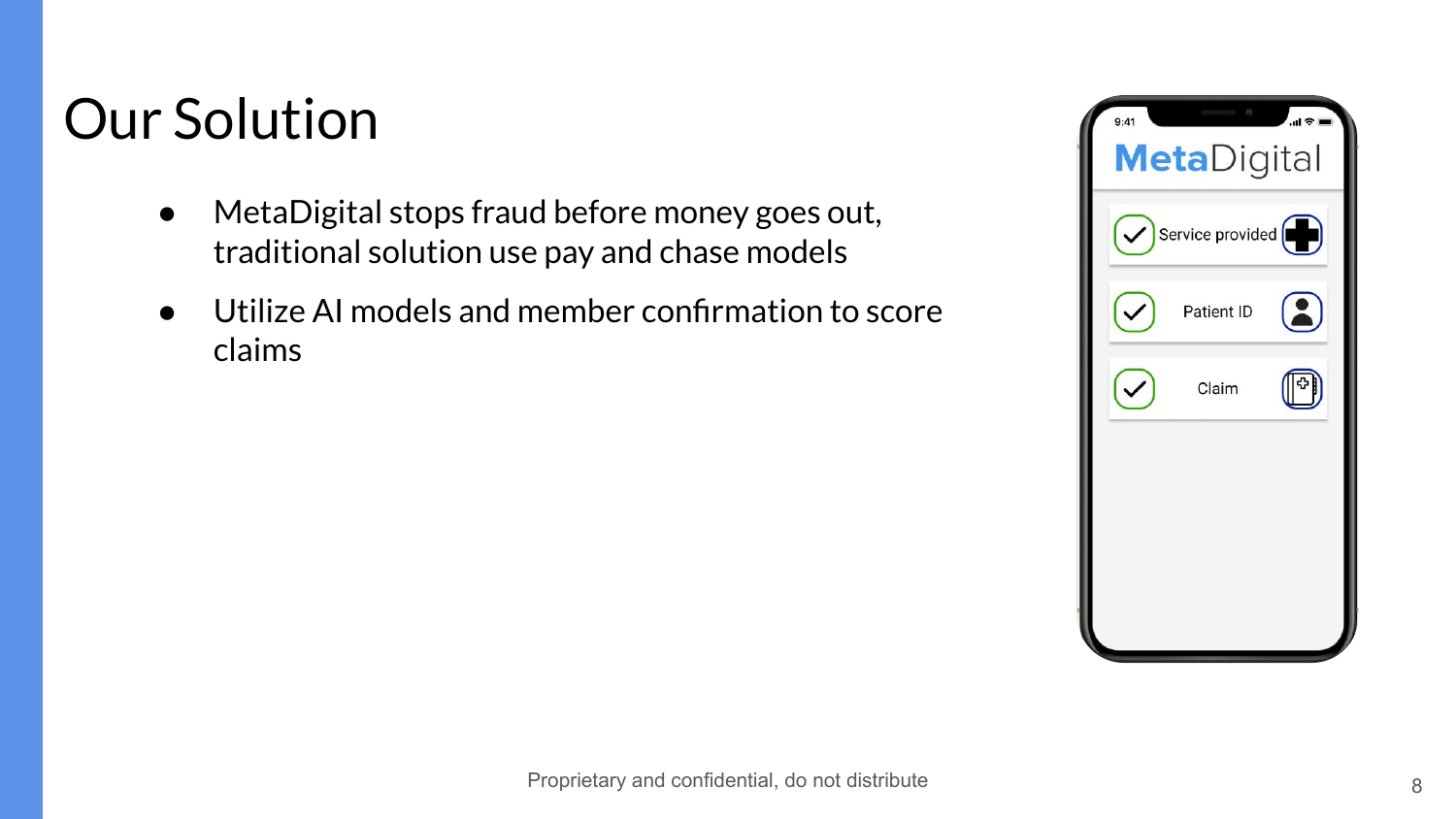## Member Experience

- Notification sent by MetaDigital
- Member can confirm or deny receiving the service
- Members will be incentivised by:
	- Benefit subsidies
	- Employer mandates

 $9:41$ **Messages** Back Welcome to GWL's verification service. When you get a prescription or health service, you may receive a text message from this number asking you to confirm receiving the service billed on your insurance account. If you no longer want to receive messages, reply "STOP". A \$112.22 item was billed to vour insurance account on June 20, if you received this service reply "YES" otherwise reply "NO".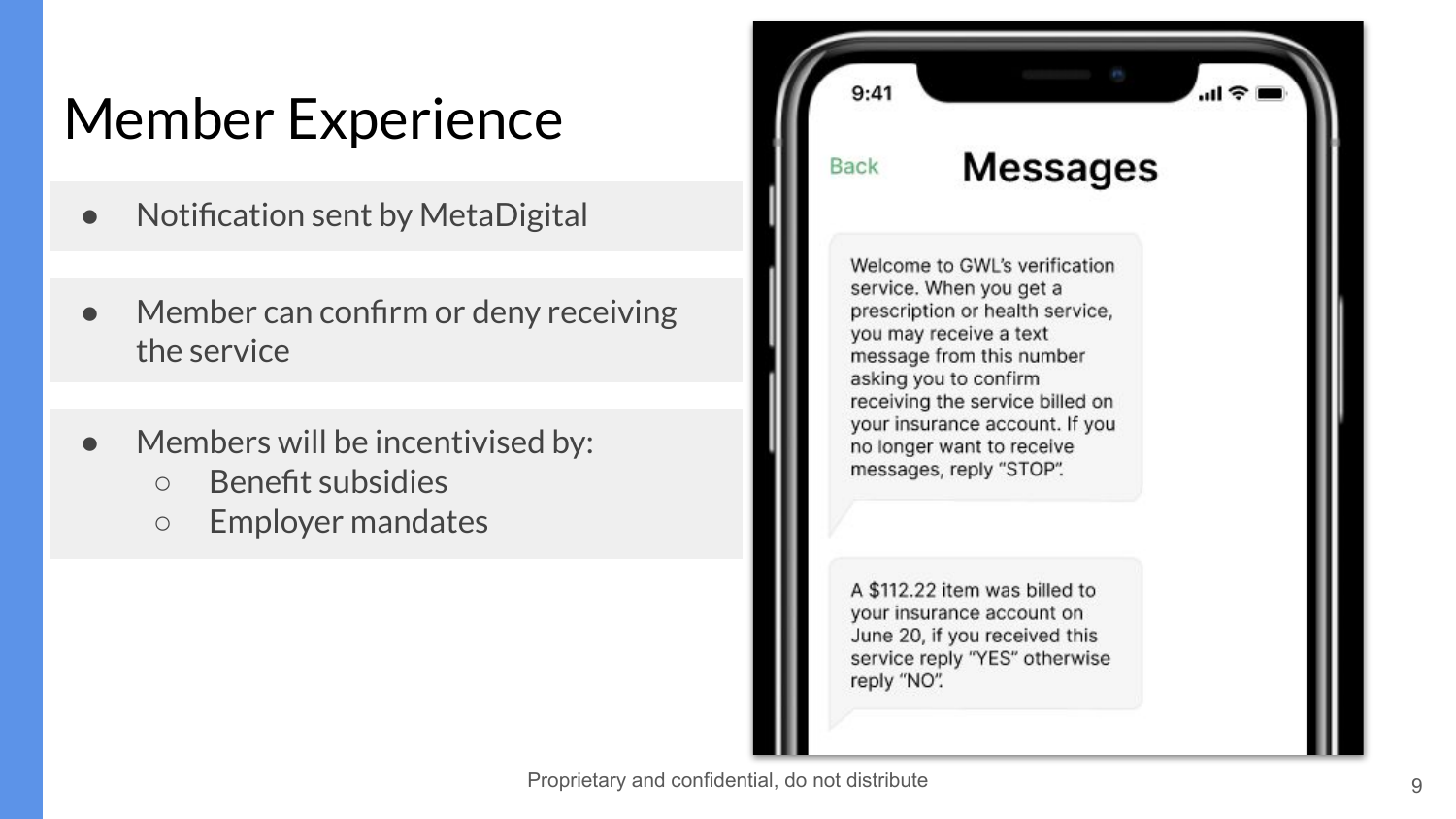

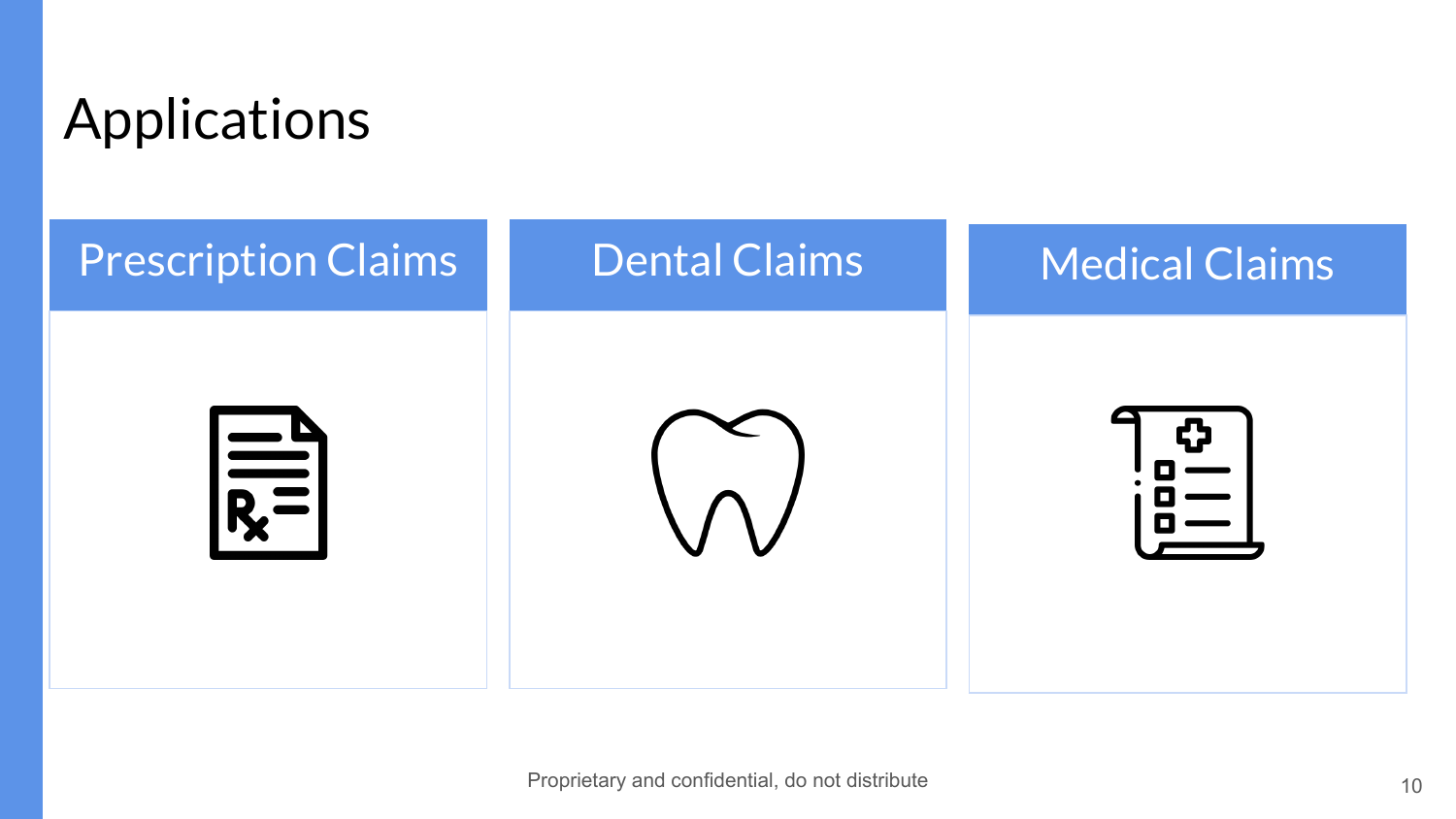## Member Experience



No impact on member or provider workflow prior to claim submission.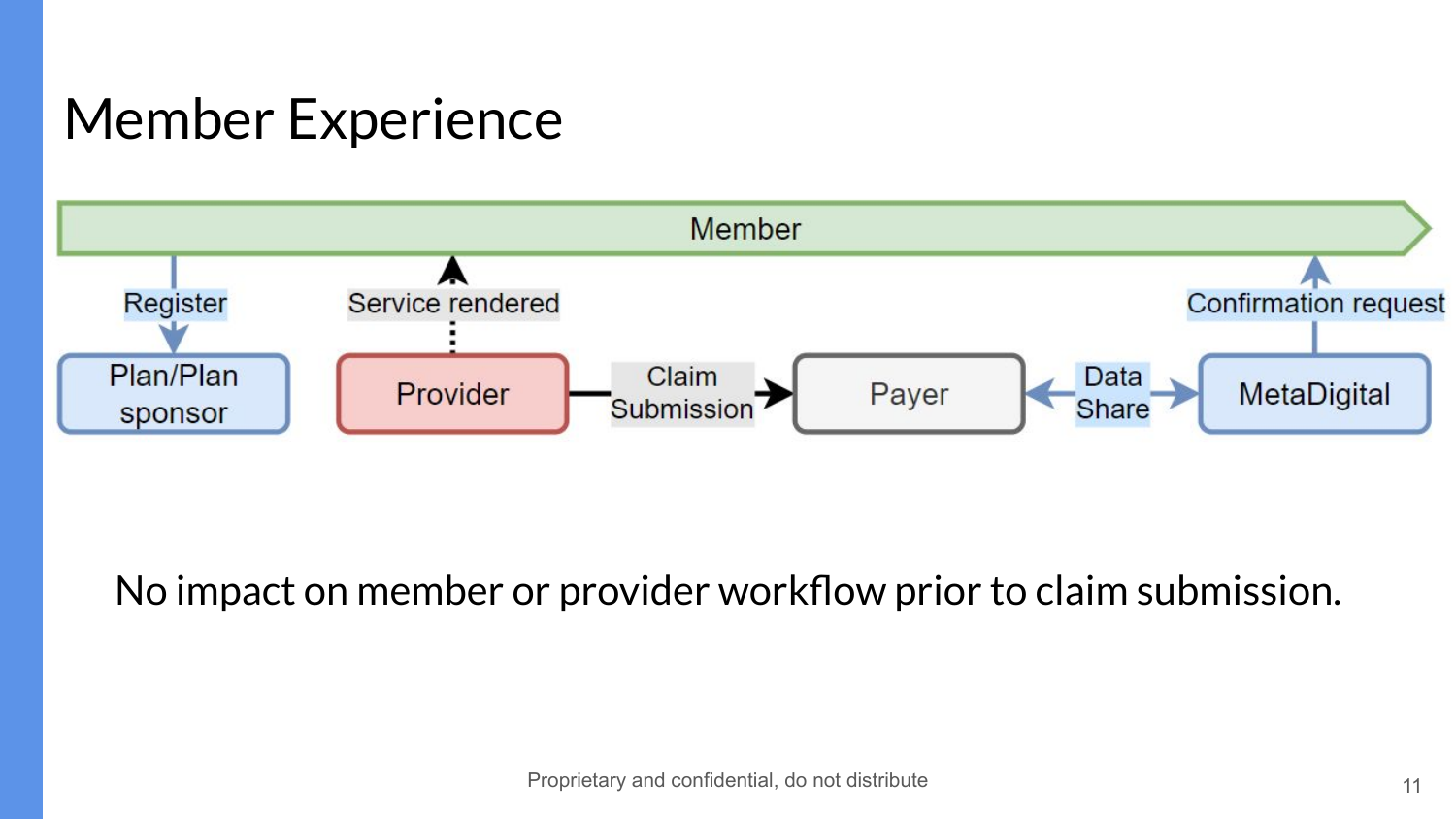## MetaDigital Transparent Claim Flow



Proprietary and confidential, do not distribute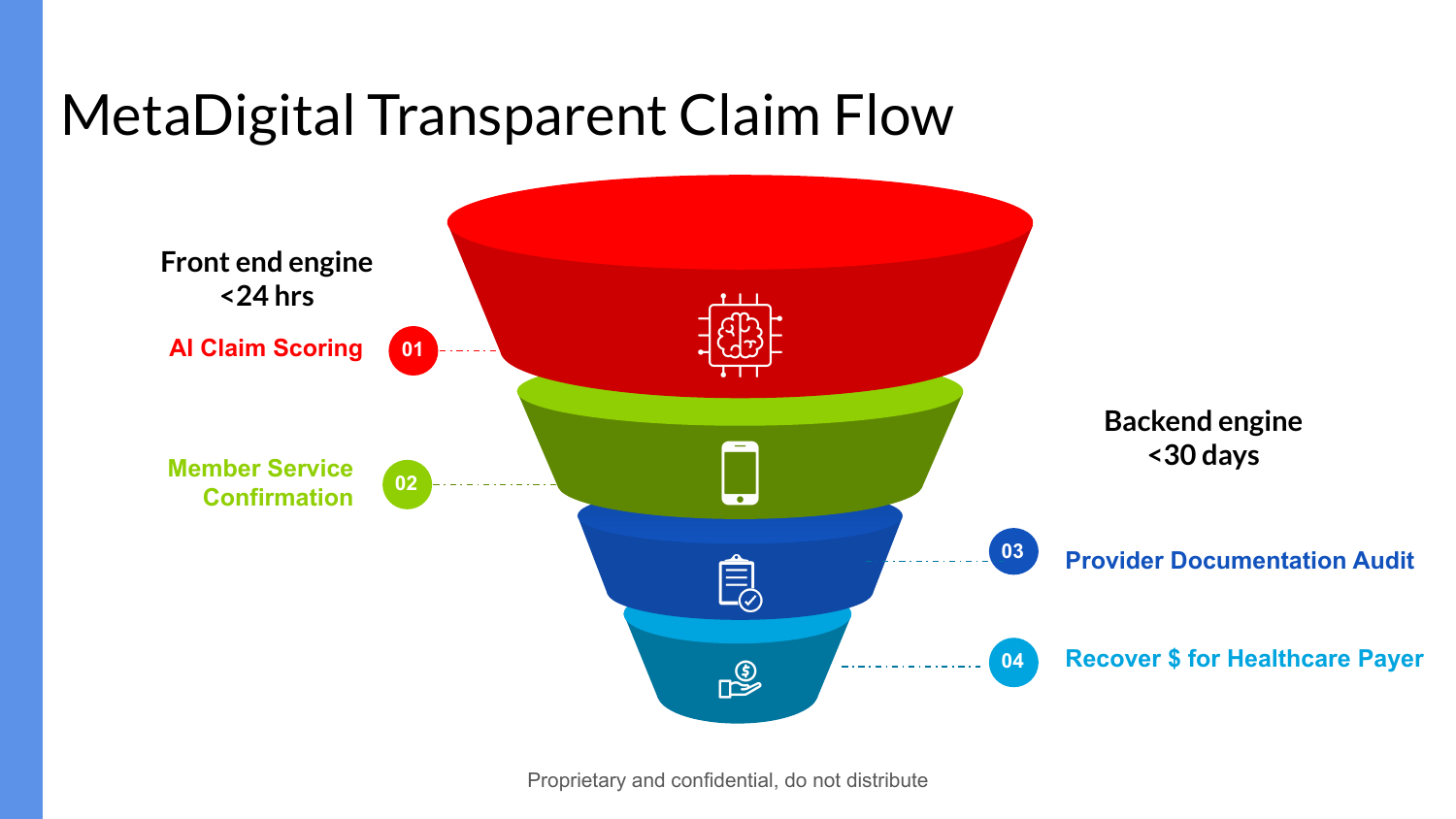## Member Contact Criteria

- Lower member abrasion by only sending messages based on the provider, member and claim scores
- Combine all three scores to determine when to message the member
- Scores will be overwritten with claims associated with high levels of fraud

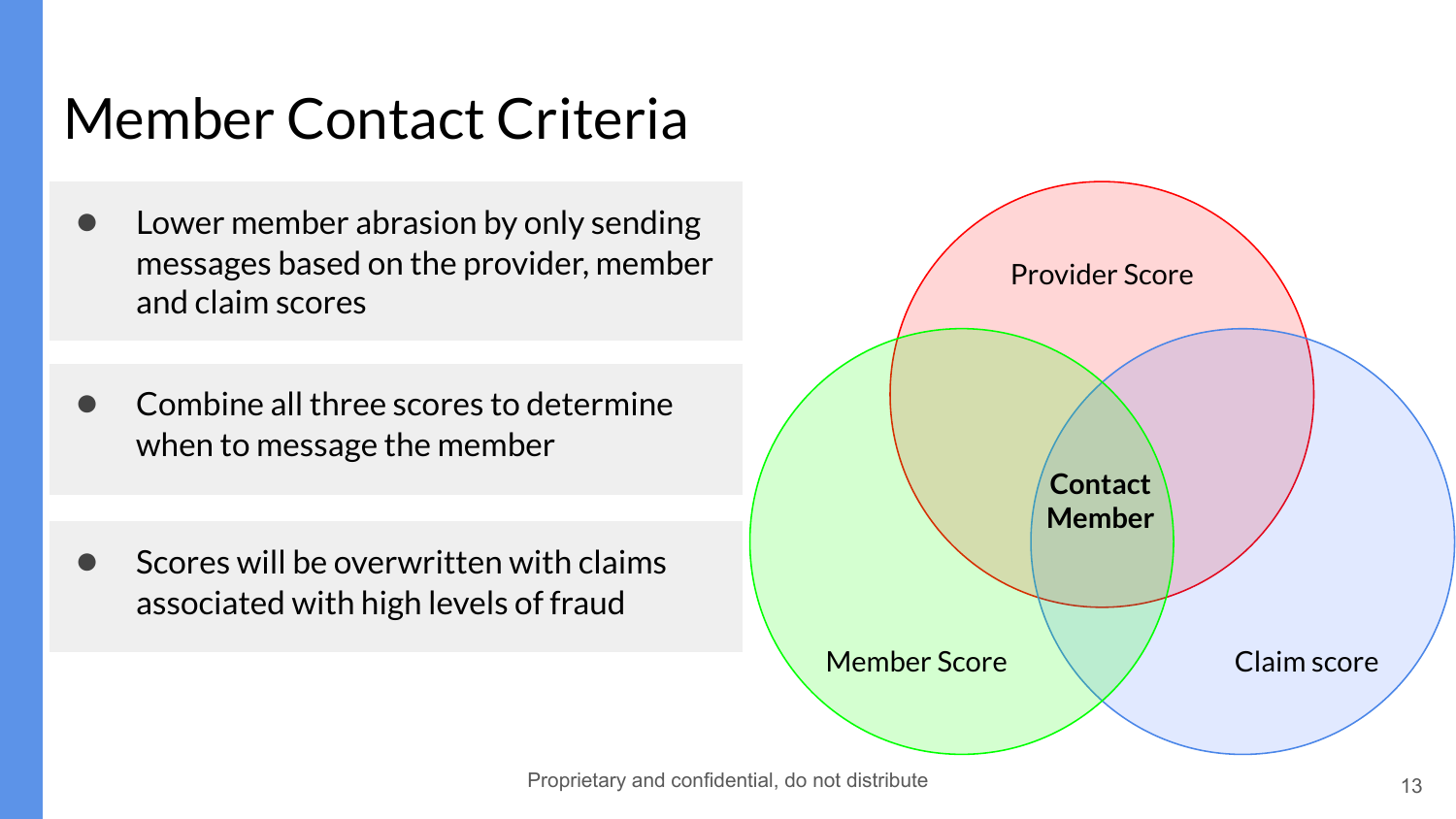## Member Contact and AI Criteria

#### **Member score**

- Activity and reliability
- Member message limits
- High plan utilization

#### **Provider score**

- High historical rate of denied services
- High billing frequency
- Unusual provider location
- Telehealth provider

#### **Claim score**

- Services and prescriptions associated with fraud
- Unusual dosage or quantity
- Episodes of care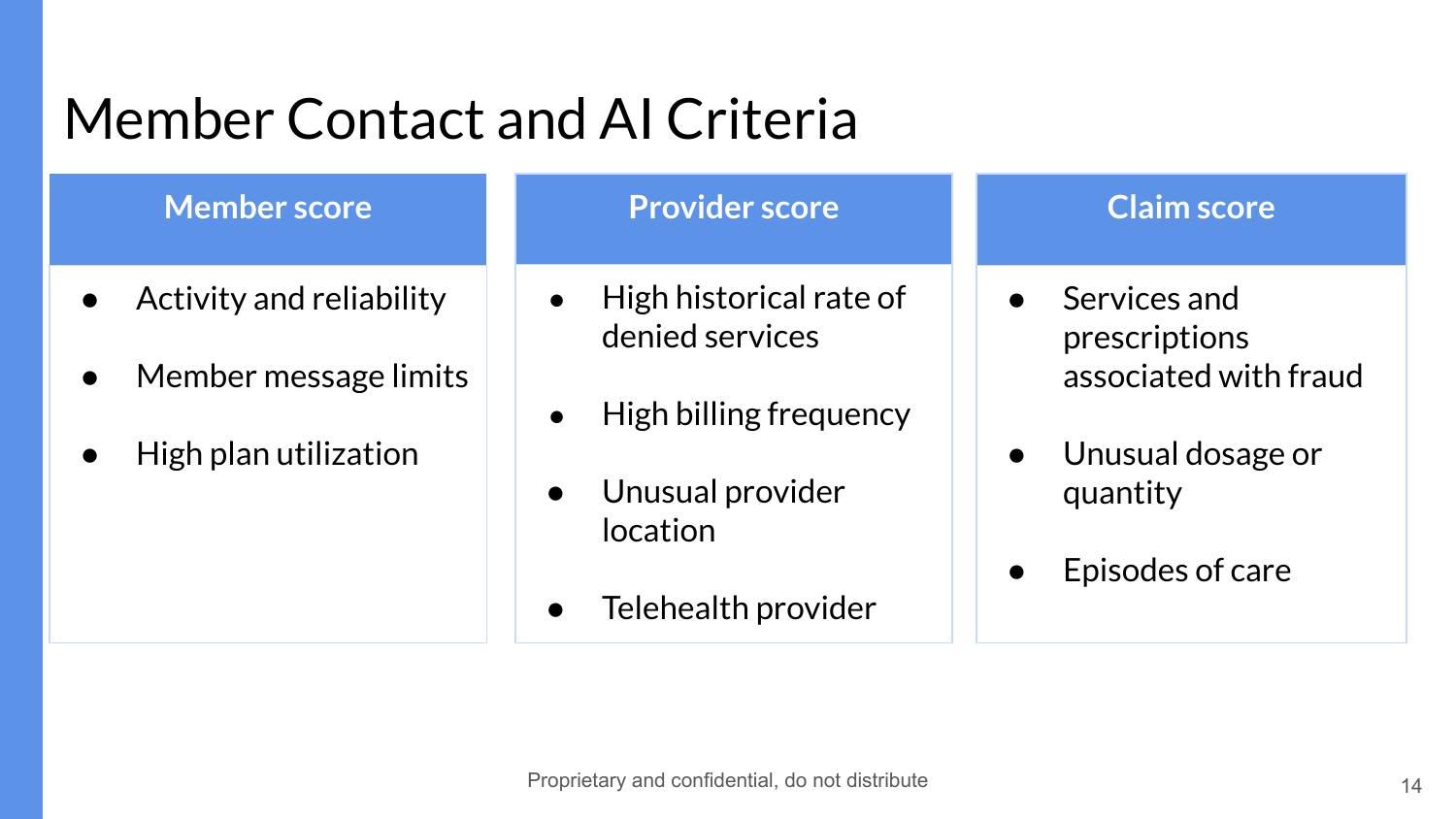## Episodes of Care Analysis

- Algorithm designed to examine all the claims submitted during individual's care visit
- Only requires confirmation of the main claims in an episode from the member
- Flag those with procedure discrepancies

**Surgery** Member confirmation **Prescription DME** Member confirmation **Consultation** Member confirmation

No confirmation required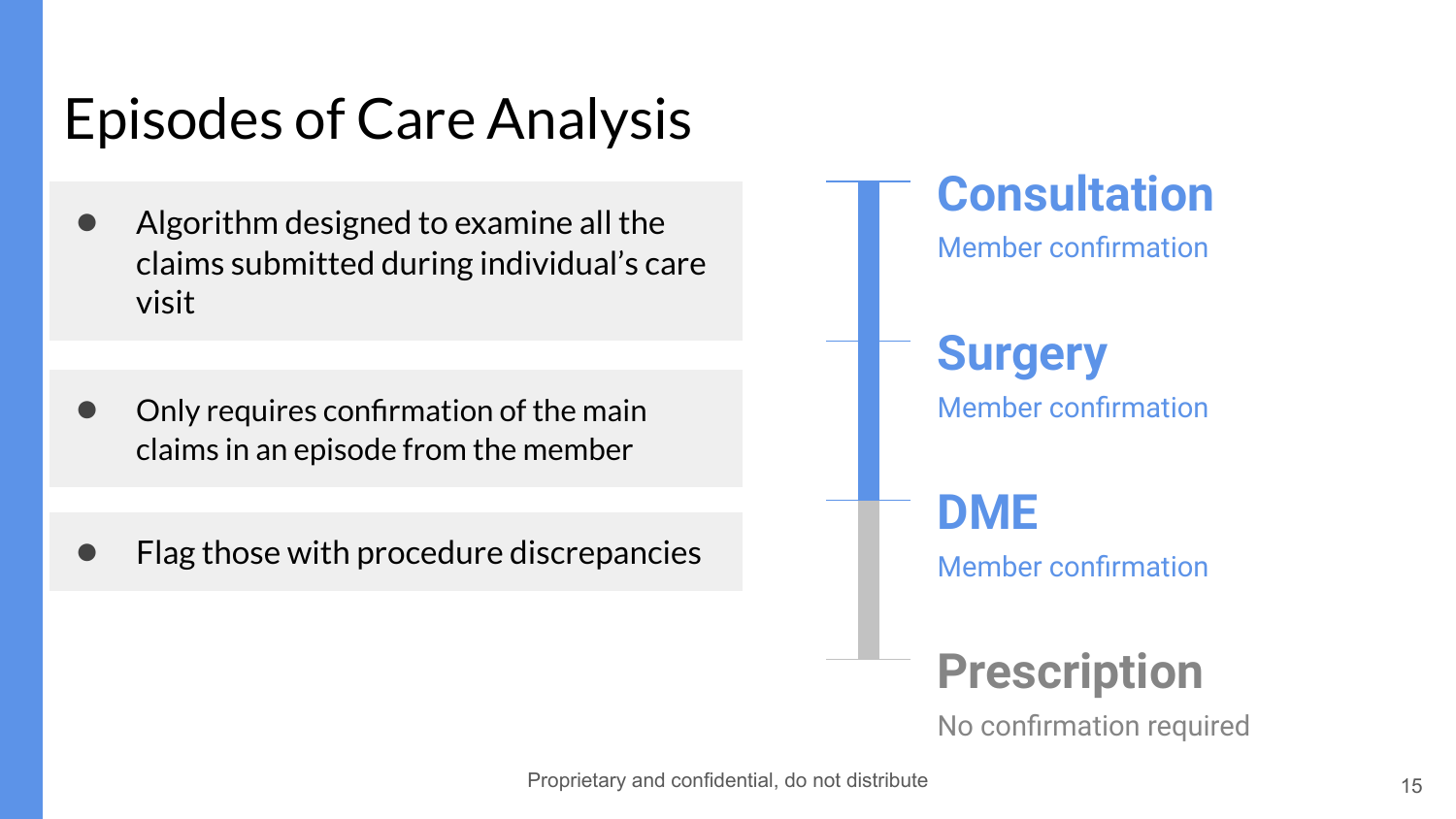

 $\mathbb{L}$ 

#### Rejected Claims

| other race research<br>the first painting and was student to |               |                                                                 |                                           |                                  |  |
|--------------------------------------------------------------|---------------|-----------------------------------------------------------------|-------------------------------------------|----------------------------------|--|
| <b>Claim ID</b><br>----                                      |               | with the control and the<br><b>Fromidae ID</b><br>المشركستانية: | the state of the first state of the state | <b>CALL AND COMPANY</b><br>Value |  |
| keni.<br>Veri                                                | <b>ASSESS</b> | $\sim$ and                                                      | <b>Historica</b>                          | $-5.57346$<br><b>STATISTICS</b>  |  |
|                                                              | renda         | $\sim$                                                          | is cousing?                               | inno.                            |  |
| 3908                                                         | line 5        | n20.01                                                          | Honograph                                 | \$40.00                          |  |
| 387.1                                                        | $-0.014446$   | ce s                                                            | tuseaut                                   | A33.06                           |  |
|                                                              | (9900)        | <b>TER</b>                                                      | 1100000                                   | 175.00                           |  |
| <b>SZTTP</b>                                                 | HESIT!        | 99                                                              | TV10/2020                                 | 1103130                          |  |
|                                                              |               |                                                                 |                                           |                                  |  |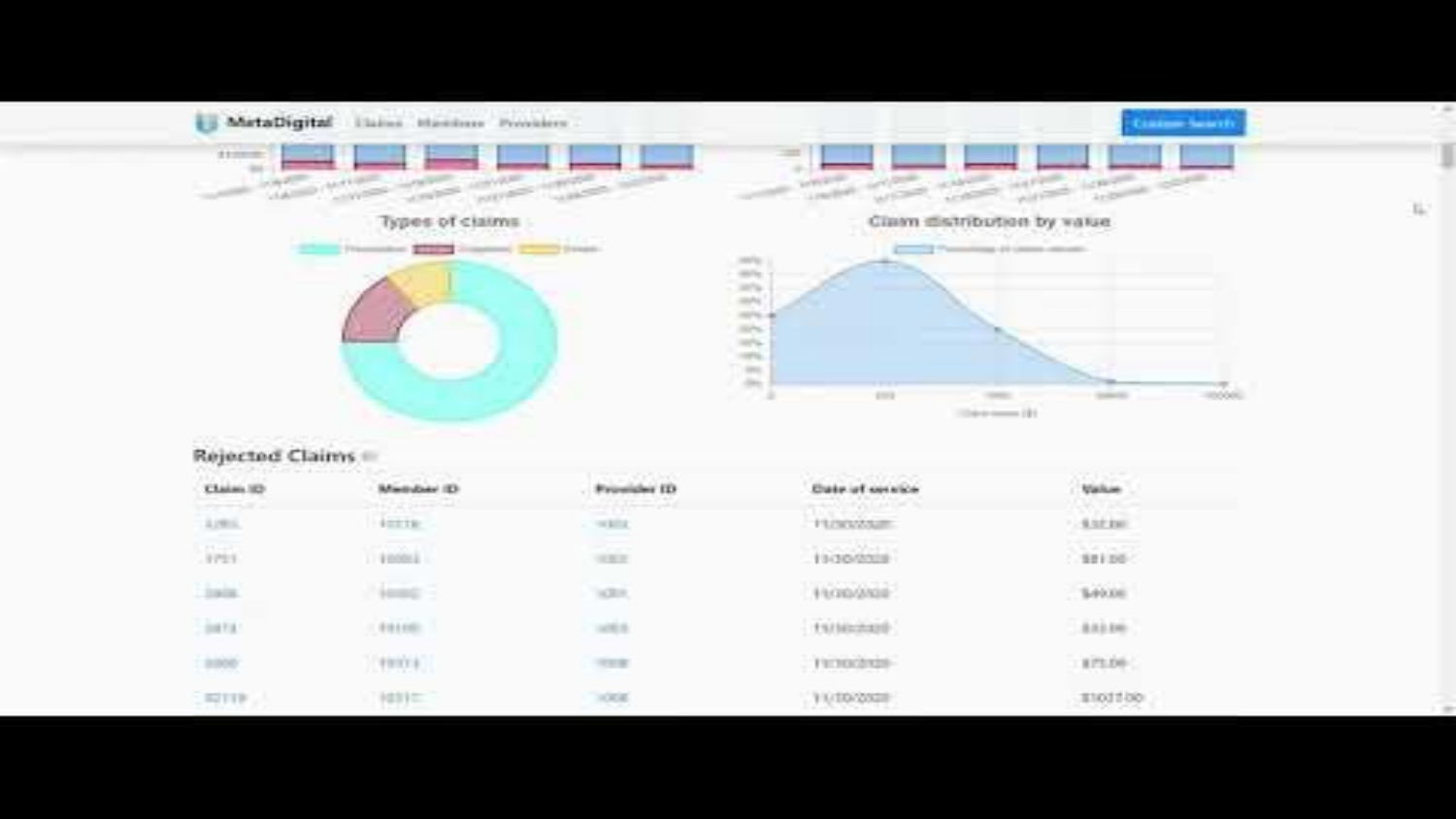#### Historical Results

| 2020 Healthcare Payer<br><b>Client</b> | <b>Number of Claims</b> | <b>Dollar Value</b> |
|----------------------------------------|-------------------------|---------------------|
| <b>Claims Audited</b>                  | 54,000                  | \$23,000,000        |
| <b>Recovered Claims</b>                | 16,000                  | \$10,600,000        |
| % of recovered claims                  | 30.59%                  | 46.16%              |

#### 4.2% savings rate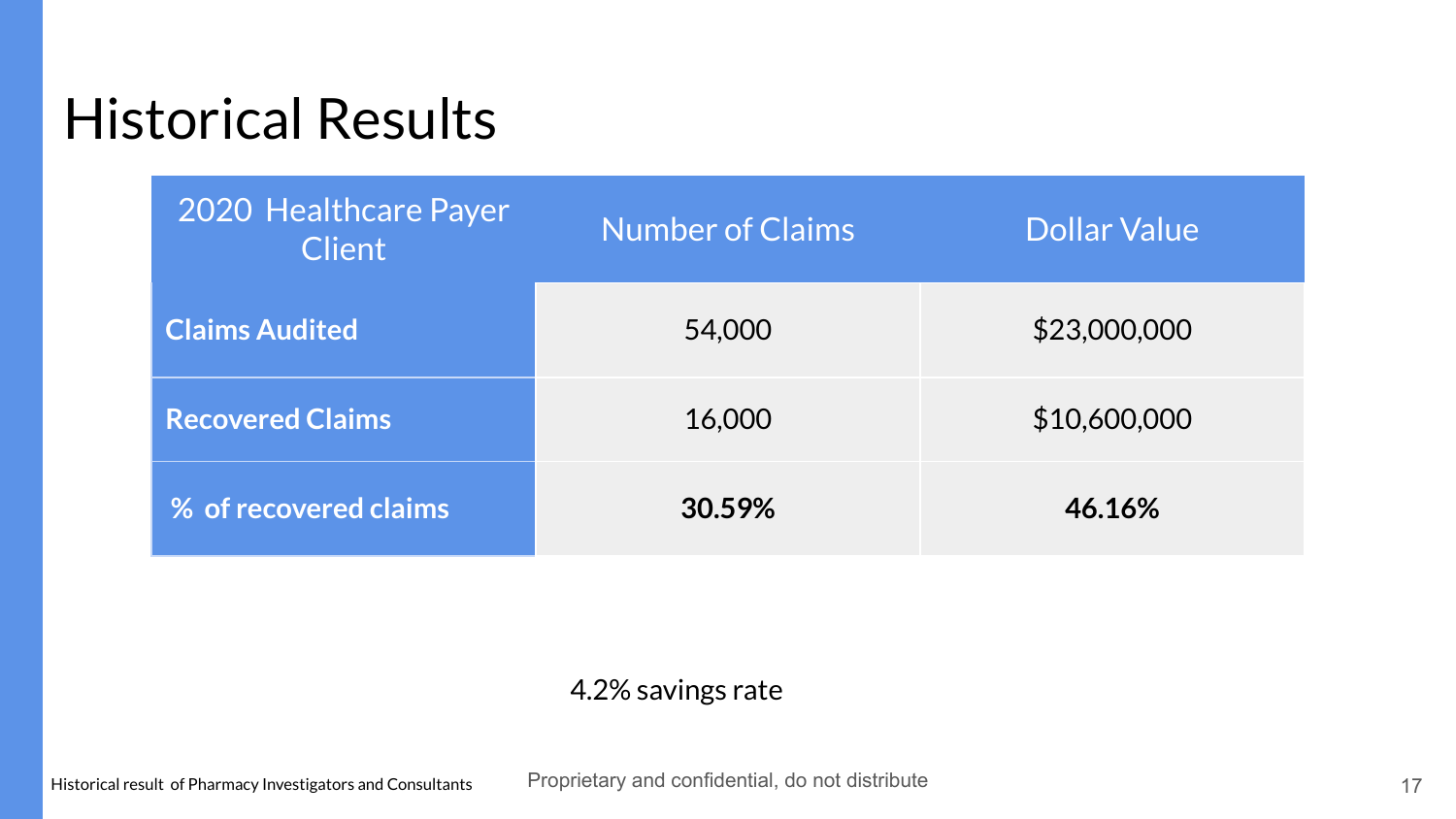## **Traction**



## **COTIVITI**

- New Jersey State Employee Health Plan
- Demographics: 18 65
- 75,000 members
- Start date: January 17, 2022
- Medicare/Medicaid Plan
- Demographics: 65+
- 50,000 members
- Start date: January 31, 2022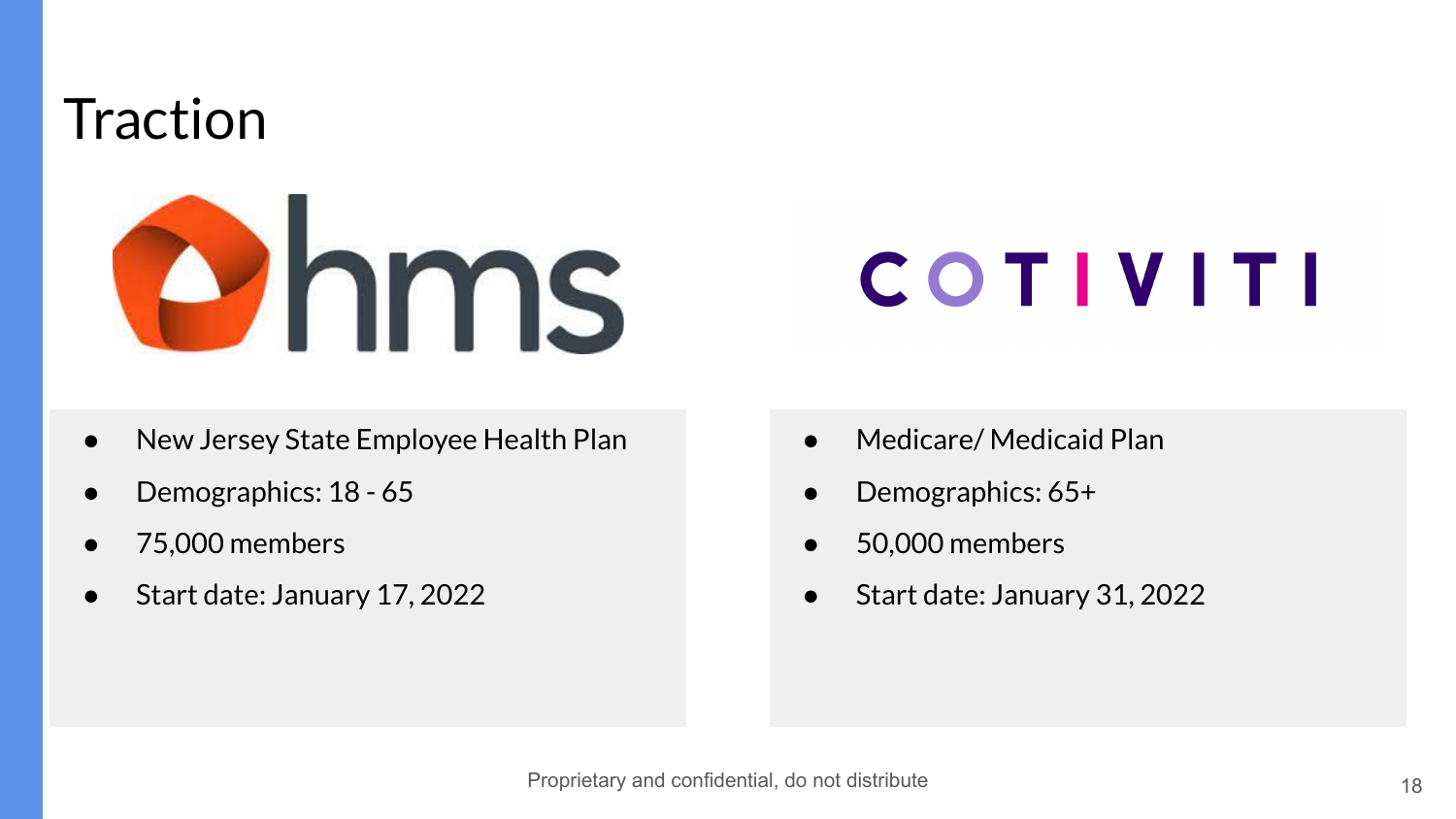## Comparative Advantage

|                                        | <b>MetaDigital</b>                                               | <b>Existing anti-fraud activities</b><br><b>ClaimSecure, Telus Health, ESC</b> |
|----------------------------------------|------------------------------------------------------------------|--------------------------------------------------------------------------------|
| <b>Fraud, waste and</b><br>abuse focus | Identity theft, kickbacks and<br>ghost billing- 62% of all fraud | Medically unnecessary services and<br>payment errors                           |
| <b>Recovery Cost</b>                   | Low                                                              | <b>High</b>                                                                    |
| <b>Time to Recover</b>                 | Immediate                                                        | Month to years                                                                 |
| <b>Claim Focus</b>                     | All claims                                                       | High value claims                                                              |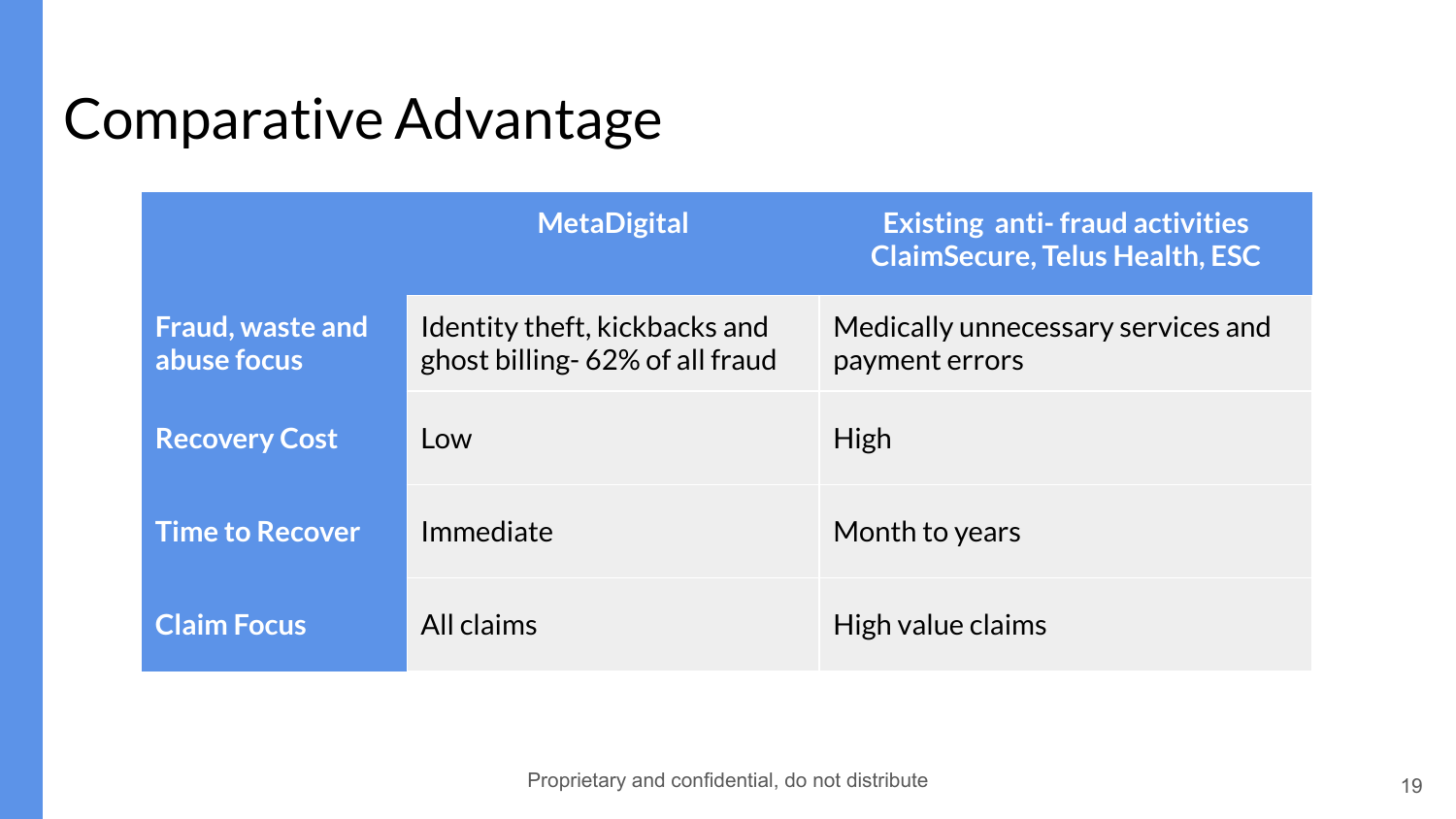#### Value for Canada Life

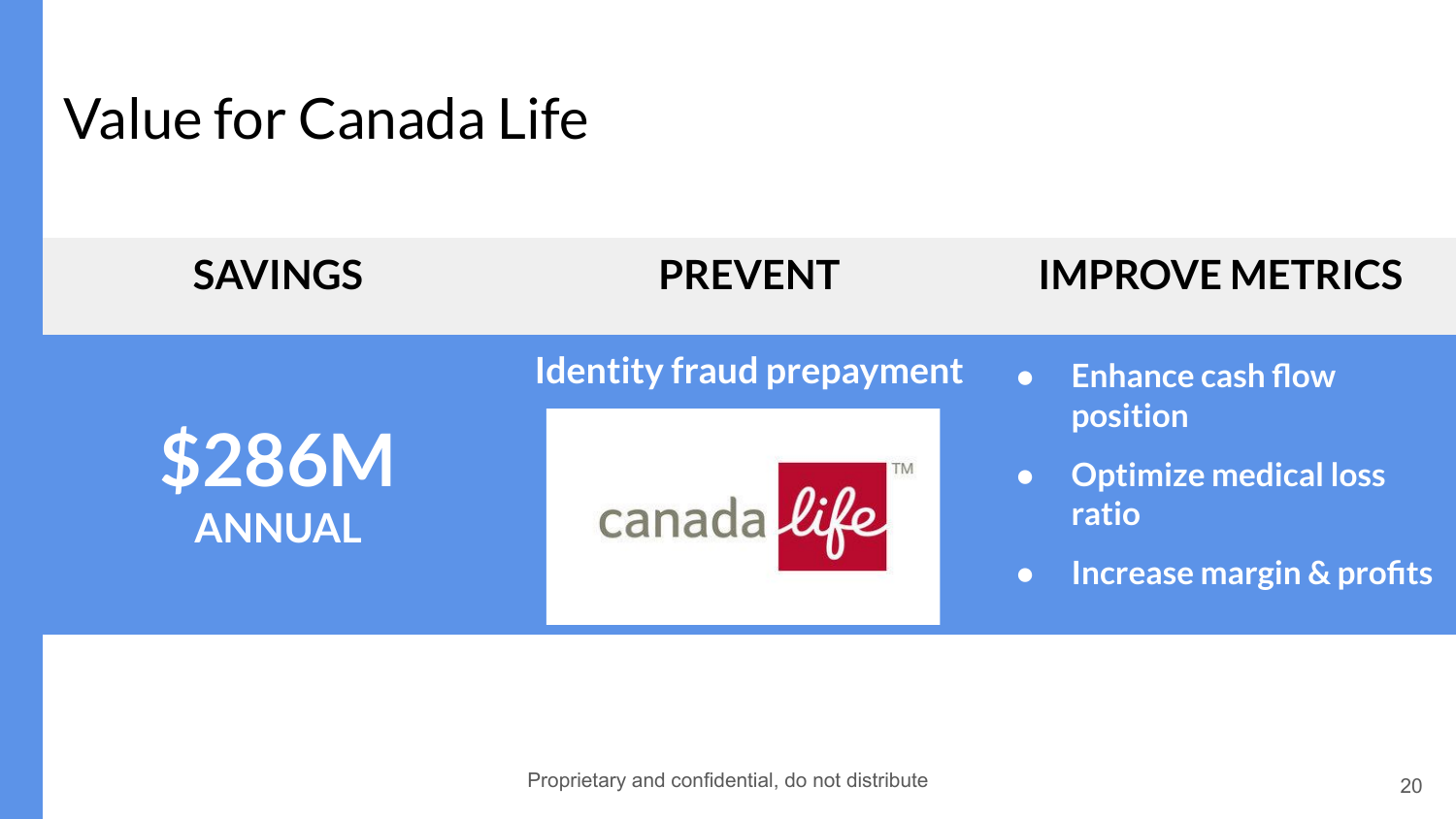## Why partner with MetaDigital?

Benefits

Insurers stepping up fight against benefits fraud with analytics, ...

In terms of preventative measures, Sun Life Financial estimates it saves plan sponsors about \$20 million a year, while Great-West Life Assurance Co. suggests its strategies resulted in savings of \$11.4 million in 2017.

By: Jennifer Paterson March 19, 2018